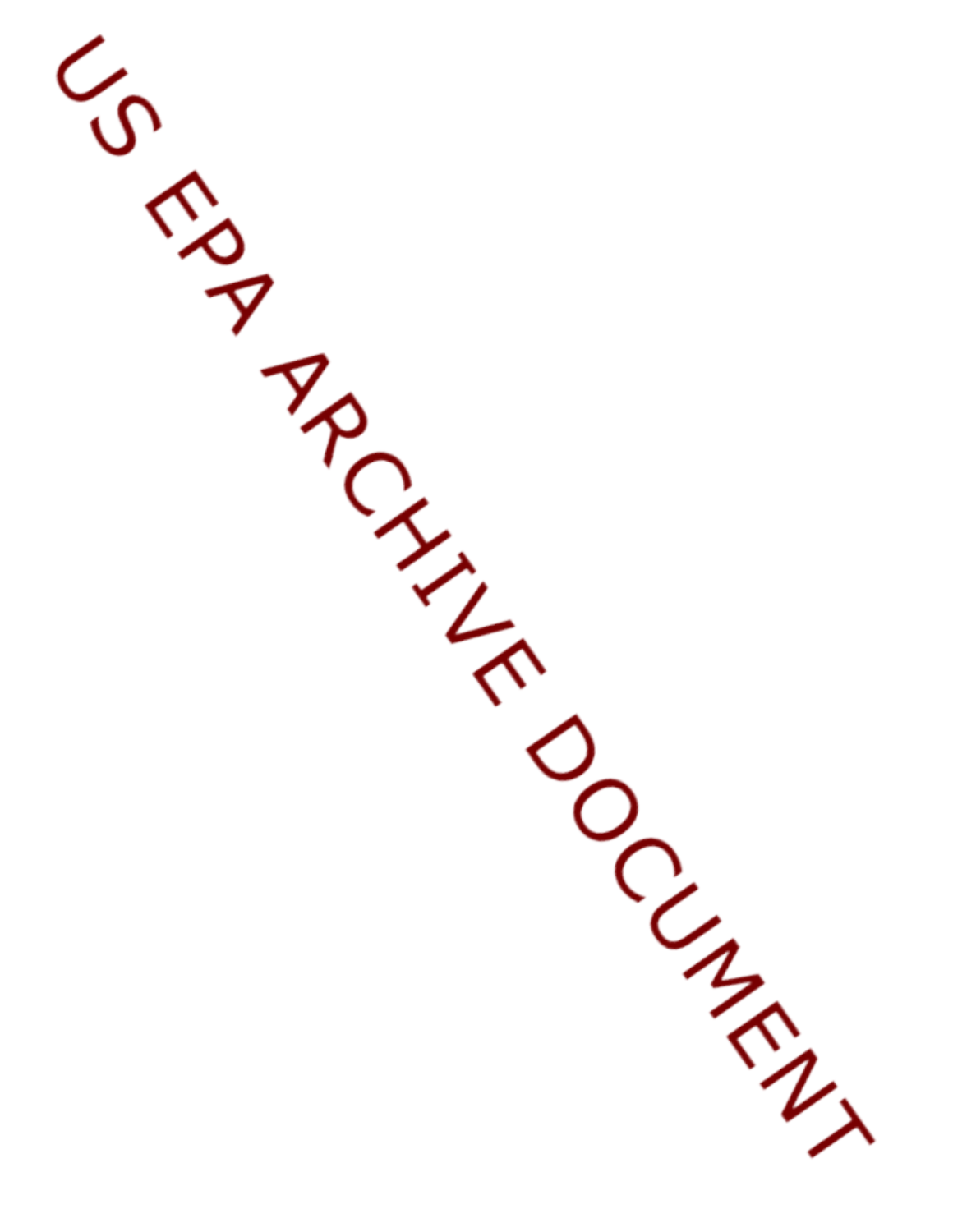### **THE ENVIRONMENTAL TECHNOLOGY VERIFICATION PROGRAM**



**Battelle** The Business of Innovation

# **ETV Joint Verification Statement**

|                                                | <b>TECHNOLOGY TYPE: Mobile Mass Spectrometers</b>                                  |                                                |  |
|------------------------------------------------|------------------------------------------------------------------------------------|------------------------------------------------|--|
| <b>APPLICATION:</b>                            | Monitoring volatile organic compounds, pesticides, and<br>chemical agents in water |                                                |  |
| <b>TECHNOLOGY</b><br><b>NAME:</b>              | CT-1128 Portable Gas Chromatograph–Mass<br><b>Spectrometer (GC-MS)</b>             |                                                |  |
| <b>COMPANY:</b>                                | <b>Constellation Technology Corporation</b>                                        |                                                |  |
| <b>ADDRESS:</b>                                | 7887 Bryan Dairy Road<br>Suite 100<br>Largo, FL 33777-1498                         | PHONE: (727) 547-0600<br>FAX: $(727)$ 545-6150 |  |
| <b>WEB SITE:</b><br>$E\text{-}{M}\text{A}H$ .: | www.contech.com<br>info@contech.com                                                |                                                |  |

The U.S. Environmental Protection Agency (EPA) has established the Environmental Technology Verification (ETV) Program to facilitate the deployment of innovative or improved environmental technologies through performance verification and dissemination of information. The goal of the ETV Program is to further environmental protection by accelerating the acceptance and use of improved and cost-effective technologies. ETV seeks to achieve this goal by providing high-quality, peer-reviewed data on technology performance to those involved in the design, distribution, financing, permitting, purchase, and use of environmental technologies. Information and ETV documents are available at www.epa.gov/etv.

ETV works in partnership with recognized standards and testing organizations, with stakeholder groups (consisting of buyers, vendor organizations, and permitters), and with individual technology developers. The program evaluates the performance of innovative technologies by developing test plans that are responsive to the needs of stakeholders, conducting field or laboratory tests (as appropriate), collecting and analyzing data, and preparing peer-reviewed reports. All evaluations are conducted in accordance with rigorous quality assurance (QA) protocols to ensure that data of known and adequate quality are generated and that the results are defensible.

The Advanced Monitoring Systems (AMS) Center, one of six technology areas under ETV, is operated by Battelle in cooperation with EPA's National Exposure Research Laboratory. The AMS Center evaluated the performance of the Constellation Technology Corporation's CT-1128 Portable Gas Chromatograph–Mass Spectrometer (GC-MS). This verification statement provides a summary of the test results.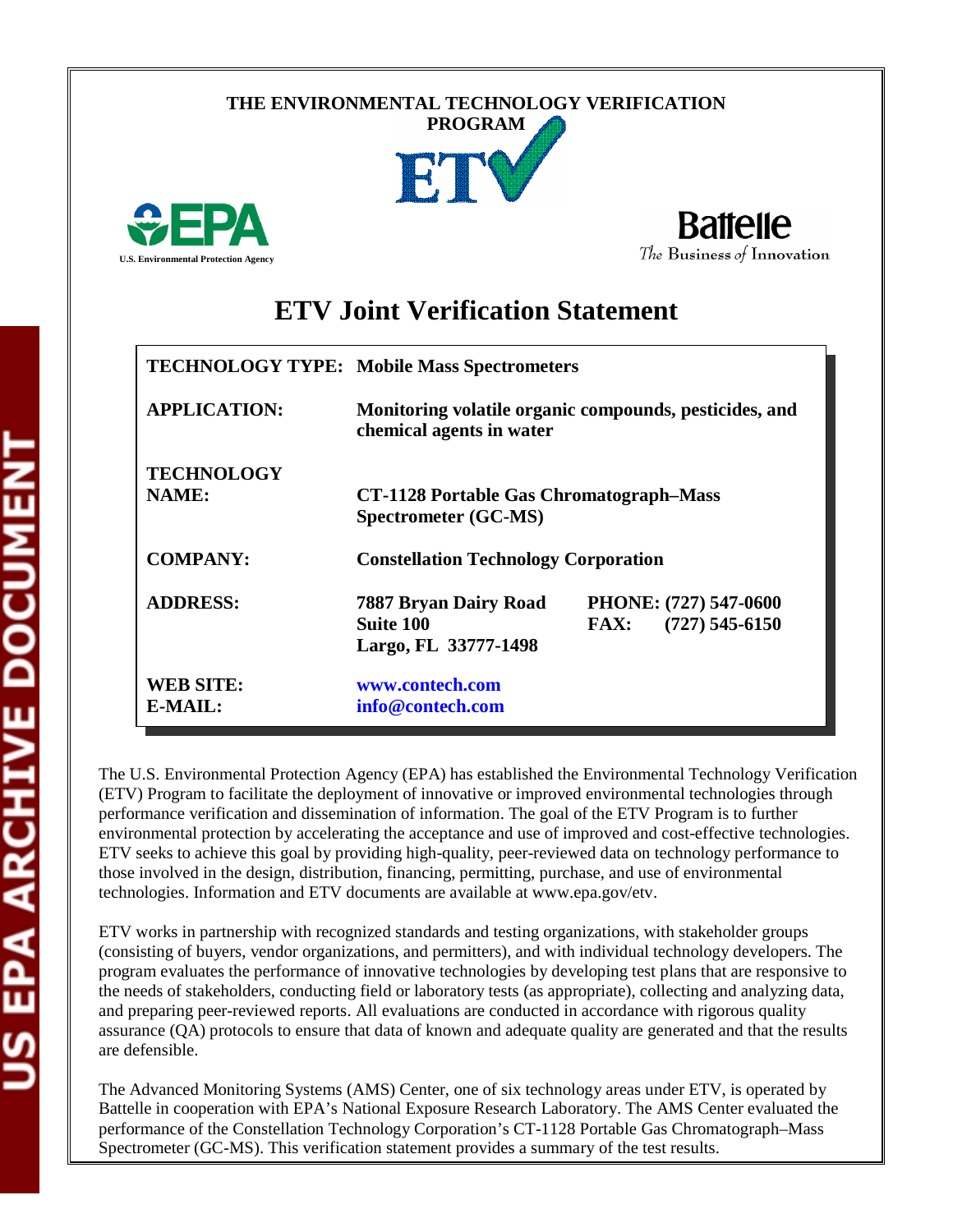### **VERIFICATION TEST DESCRIPTION**

Many volatile and semivolatile contaminants in water are detected using bench-top mass spectrometers in a traditional laboratory setting. However, the CT-1128 verified in this test was a portable unit designed to be taken outside the laboratory setting for field analysis. This portability offers an advantage to first-responders and other users who need chemical information when time, sampling, and other limitations preclude analysis in a laboratory.

The ability of the CT-1128 to identify and quantify target contaminants was tested in various water matrices. The CT-1128 was evaluated for the following performance parameters:

- **Accuracy**
- Precision
- **Linearity**
- Instrument stability
- Potential matrix and interference effects
- **Sensitivity**
- Field portability
- Operational factors.

Three classes of contaminants were used for testing: volatile organic compounds (benzene, toluene, ethyl benzene, total xylenes [BTEX]), pesticides (2,4-D and dicrotophos), and chemical warfare agents (VX, GB, and GD). The contaminants were selected based on recommendations from the AMS Center stakeholders.

Performance test (PT) samples were prepared in American Society for Testing and Materials (ASTM) Type II water. The target contaminant concentrations were constructed to bracket the concentrations of interest, which were calculated using  $LD_{50}$  values assuming a 70-kilogram individual consuming 250 milliliters of the contaminated water. When  $LD_{50}$  data were not available or feasible for testing, maximum contaminant levels (MCLs), as defined by EPA National Primary Drinking Water Regulations, were used. Reference measurements were conducted on PT samples only, to confirm the accuracy of sample preparation. EPA methods 524.2 and 515.1 were used for analyzing BTEX and 2,4-D, respectively. Internally developed methods were used for the remainder of the contaminant reference methods since no external methods were available from commercial laboratories at the time of testing.

The PT samples were used to determine the accuracy of the CT-1128; one set of which was used to establish a calibration curve. Subsequent analyses of the PT samples on multiple testing days were then used to calculate the accuracy of the CT-1128 measurements. To measure the potential matrix effects on the CT-1128 in selected real-world applications, it was challenged by analyzing samples fortified with the target contaminant in various matrices including drinking water (DW) samples (which varied in source and treatment), a weakly buffered water sample, a strongly buffered water sample, and a trihalomethanes (THMs)-fortified water sample. The concentration of a mid-level PT sample was used to fortify the matrix samples. This concentration provided a convenient level that was approximate to or below the concentration of interest for the target contaminants.

In addition to the PT, DW, buffered waters, and THMs-fortified water samples, blanks and unfortified matrix samples were analyzed to confirm negative responses in the absence of target contaminants and also to ensure that no sources of contamination were introduced during the analysis.

Experienced GC-MS operators were used for testing since the vendor suggests that a new user obtain training in the use of a GC-MS prior to operating the CT-1128. The vendor identified solid phase microextraction (SPME) as the technique for preparing the water samples for subsequent GC-MS analysis by the CT-1128. It is very important to note that the methodology provided by the vendor was not optimized for any one specific target chemical. The same SPME fiber type and GC column were used throughout the test for all analytes.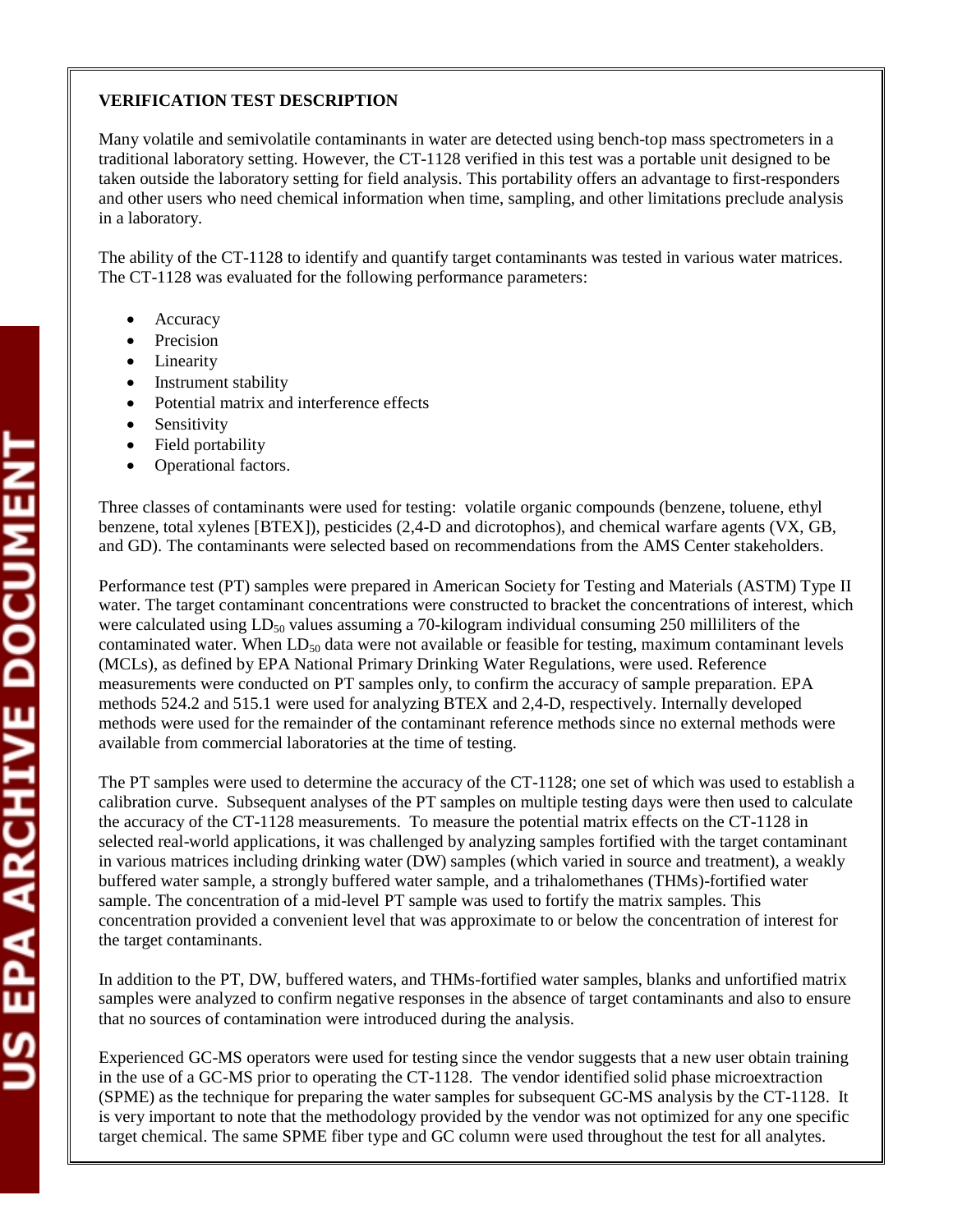QA oversight of verification testing was provided by Battelle and EPA. Battelle QA staff conducted a technical systems audit, a performance evaluation audit, and a data quality audit of 10% of the test data. This verification statement, the full report on which it is based, and the test/QA plan for this verification test are all available at www.epa.gov/etv/centers/center1.html.

## **TECHNOLOGY DESCRIPTION**

The following description of the CT-1128 is based on information provided by the vendor. This technology description was not verified in this test.

The CT-1128 analyzes, on-site, known and unknown chemicals. The CT-1128 is a lightweight, ruggedized, field deployable GC-MS system that can accommodate the applications of traditional laboratory based GC-MS systems. With the appropriate extraction techniques, analysis may be performed on a variety of matrices including DW, which can be prepared using SPME.

The CT-1128 weighs approximately 75 pounds (34 kilograms) and is 15 inches (38.1 cm) by 23 inches (58.4 cm) by 15 inches (38.1 cm). It is contained in a carrying case housing the entire system. The CT-1128 has a range of 1.6 to 800 atomic mass units with unit resolution throughout the mass range. In selected ion mode (SIM), the CT-1128 can scan for 50 groups of masses with 30 masses per group. For identification of chemicals, the CT-1128 is equipped with an automated mass spectral data base searching function that can use a range of commercial mass spectral libraries (e.g., National Institute of Standards and Technology Mass Spectral Library) as well as user-defined libraries. The system is controlled with a laptop computer that uses a program for GC control and MSD Chemstation (Agilent Technologies) for MS control and data analysis.

The CT-1128, which requires ultra-high purity hydrogen or helium (or nitrogen if desired) for the carrier gas, can use either an external gas tank or its on-board hydrogen storage bottle. The metal hydride storage bottle can be charged with hydrogen to provide a source of carrier gas that is convenient for mobile operation. The mass spectrometer can be tuned using an internal calibrant such as perfluorotributylamine (PFTBA) to perform a standard spectra tune or autotune (for maximum sensitivity over the entire scanning range) depending on the user's needs. At the time of testing, the cost of the CT-1128 GC-MS system, with optional SPME stirrer/heater, was \$140,000.

## **VERIFICATION RESULTS**

**Summary of Accuracy, Precision, Linearity, and Stability** 

|                    | Accuracy                                         | <b>Precision</b>                                                        | <b>Linearity</b>                                           | <b>Stability</b>                                                        |
|--------------------|--------------------------------------------------|-------------------------------------------------------------------------|------------------------------------------------------------|-------------------------------------------------------------------------|
| <b>Contaminant</b> | Mean<br><b>Percent</b><br><b>Recovery</b><br>(R) | Mean<br><b>Relative</b><br><b>Standard</b><br><b>Deviation</b><br>(RSD) | Coefficient of<br><b>Determination</b><br>of Curve $(r^2)$ | Mean<br><b>Relative</b><br><b>Percent</b><br><b>Difference</b><br>(RPD) |
| benzene            | 172%                                             | 10%                                                                     | 1.000                                                      | 27%                                                                     |
| toluene            | 440%                                             | 43%                                                                     | 1.000                                                      | 52%                                                                     |
| ethylbenzene       | 104%                                             | 16%                                                                     | 1.000                                                      | 9%                                                                      |
| xylenes (total)    | 103%                                             | 10%                                                                     | 1.000                                                      | 12%                                                                     |
| $2,4-D$            | 62%                                              | 21%                                                                     | 0.921                                                      | 35%                                                                     |
| dicrotophos        | 143%                                             | 42%                                                                     | 0.999                                                      | 92%                                                                     |
| <b>GB</b>          | 108%                                             | 24%                                                                     | 1.000                                                      | 48%                                                                     |
| GD                 | 75%                                              | 14%                                                                     | 1.000                                                      | 27%                                                                     |
| VX                 | 109%                                             | 15%                                                                     | 0.959                                                      | 27%                                                                     |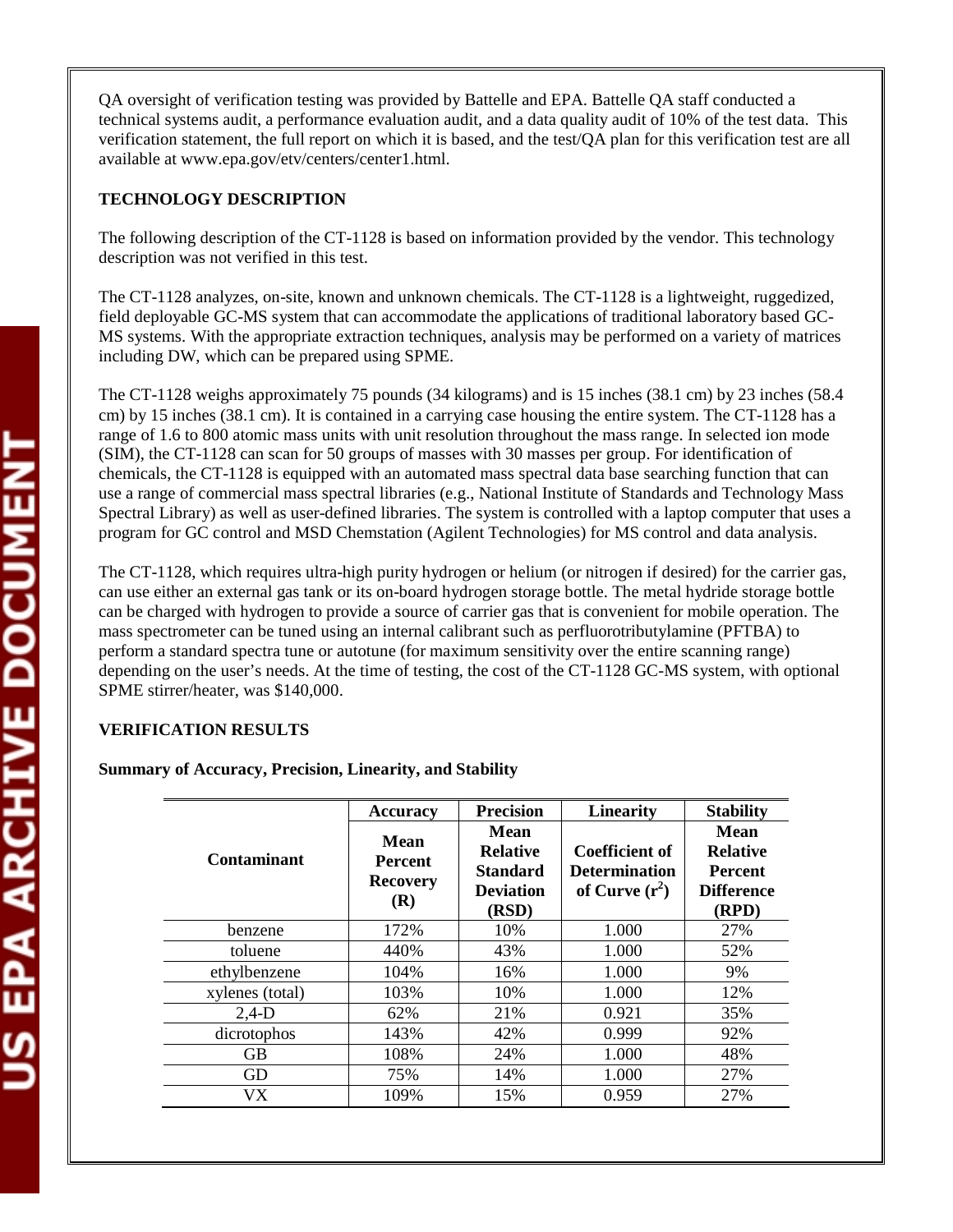Benzene *accuracy* was considerably higher than ideal (100%) at 172% recovery (R) because of a change in response several days after establishing the calibration curve. Toluene exhibited significant over-recoveries, with an overall mean R of 440%, though accuracy for ethylbenzene and xylenes (total) was close to 100%. The mean R for 2,4-D and dicrotophos was 62% and 143%, respectively. For GB, the accuracy was close to ideal at 108%. For GD, R was acceptable at 75. The mean R for VX was 109%, though the concentrations tested were significantly higher than the LD<sub>50</sub> for this agent. *Precision*, as measured by relative standard deviation (RSD) of replicate samples, ranged from 10% for benzene to 43% for toluene.

In regard to *linearity*, the calibration curves of seven of the nine contaminants had coefficients of determination  $(r^2)$  of 0.999 or greater. The exceptions were those contaminants for which the provided method lacked sensitivity—2,4-D and VX ( $r^2$  of 0.921 and 0.959, respectively), though for all contaminants,  $r^2$  values were greater than 0.920. Instrument *stability* was evaluated by comparing the results of mid-level PT samples at the beginning and end of the testing day and determining relative percent difference (RPD) of the PT samples (ideal RPD is 0%). Stability results ranged from 9% RPD for ethylbenzene to 92% for dicrotophos. Only two contaminants, ethylbenzene and xylenes (average RPD of 9% and 12%, respectively), had average RPDs less than 20%, while toluene and dicrotophos had RPDs significantly greater than 20% (52% and 92%, respectively).

## **Summary of Matrix Effects Observed**

|                    | Matrix Effect <sup>(a)</sup> from Potential Interferents<br>$\checkmark$ = observed |           |           |     |                                           |                                             |                                       |
|--------------------|-------------------------------------------------------------------------------------|-----------|-----------|-----|-------------------------------------------|---------------------------------------------|---------------------------------------|
| <b>Contaminant</b> | DW1                                                                                 | DW2       | DW3       | DW4 | <b>Weakly</b><br><b>Buffered</b><br>Water | <b>Strongly</b><br><b>Buffered</b><br>Water | <b>THMs</b><br><b>Spiked</b><br>Water |
| benzene            |                                                                                     |           |           |     |                                           |                                             |                                       |
| toluene            |                                                                                     | ✓         | ✓         |     |                                           |                                             |                                       |
| ethylbenzene       |                                                                                     |           |           |     |                                           |                                             |                                       |
| xylenes            |                                                                                     |           |           |     |                                           |                                             |                                       |
| $2,4-D$            |                                                                                     |           |           |     |                                           |                                             |                                       |
| dicrotophos        |                                                                                     | ✓         |           |     |                                           |                                             |                                       |
| <b>GB</b>          |                                                                                     |           |           |     |                                           |                                             |                                       |
| GD                 |                                                                                     |           | ✓         |     |                                           |                                             |                                       |
| VX                 | ND                                                                                  | <b>ND</b> | <b>ND</b> | ND  | ND                                        | <b>ND</b>                                   | <b>ND</b>                             |

(a) matrix effect defined as recovery  $\pm 30$ % of average response of daily PT samples fortified at the same concentration ND = no data; VX matrix testing was not performed due to lack of sensitivity for this contaminant using the vendor-provided method

A *matrix effect* was present with the strong buffer matrix, which gave R values outside the 70% to 130% range for all eight of the target contaminants tested. DW3 also showed matrix effects for five of the eight contaminants, which may be due to its origin as a groundwater sample.